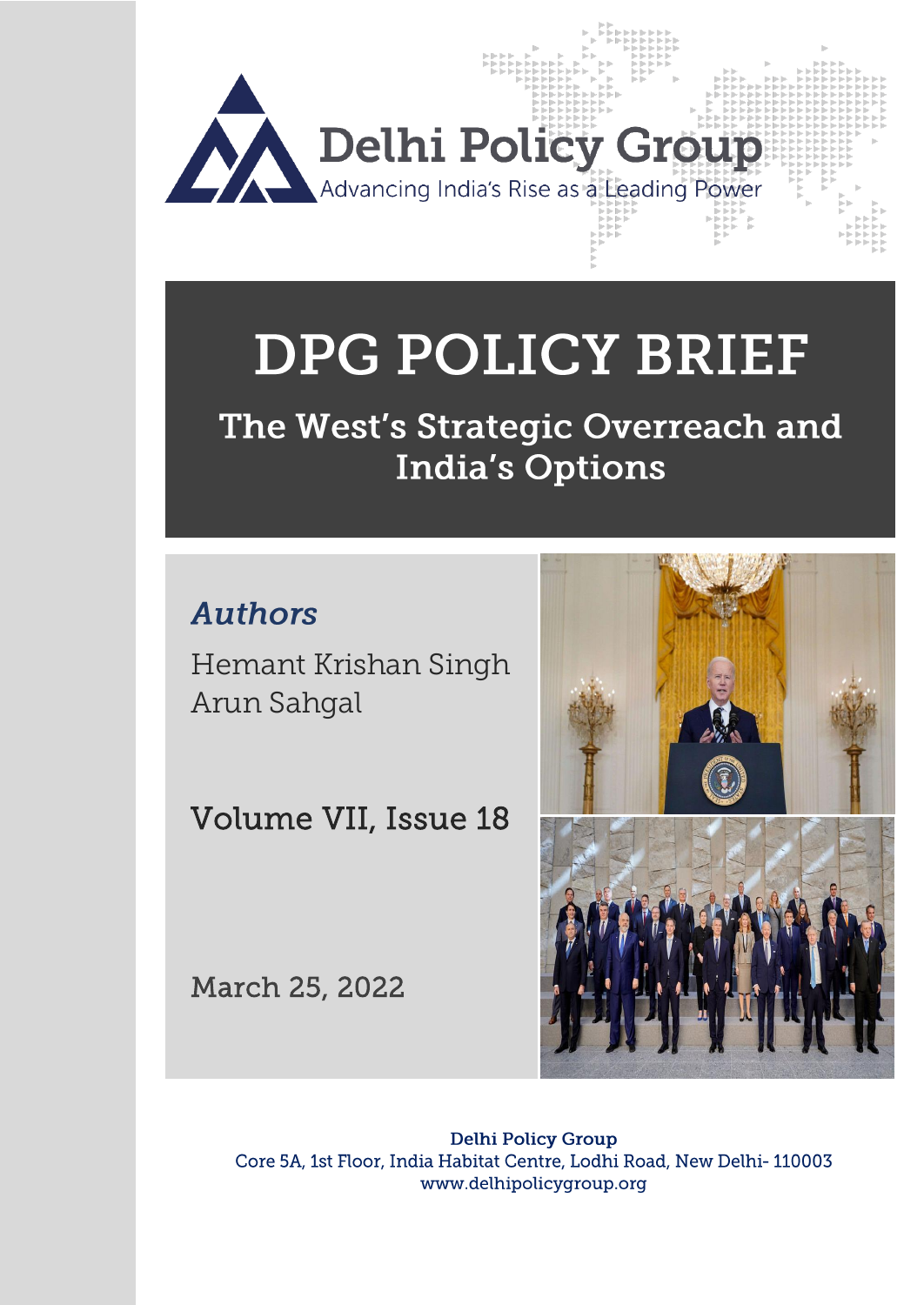

## DPG Policy Brief Vol. VII, Issue 18 March 25, 2022

## ABOUT US

Founded in 1994, the Delhi Policy Group (DPG) is among India's oldest think tanks with its primary focus on strategic and international issues of critical national interest. DPG is a non-partisan institution and is independently funded by a non-profit Trust. Over past decades, DPG has established itself in both domestic and international circles and is widely recognised today among the top security think tanks of India and of Asia's major powers.

Since 2016, in keeping with India's increasing global profile, DPG has expanded its focus areas to include India's regional and global role and its policies in the Indo-Pacific. In a realist environment, DPG remains mindful of the need to align India's ambitions with matching strategies and capabilities, from diplomatic initiatives to security policy and military modernisation.

At a time of disruptive change in the global order, DPG aims to deliver research based, relevant, reliable and realist policy perspectives to an actively engaged public, both at home and abroad. DPG is deeply committed to the growth of India's national power and purpose, the security and prosperity of the people of India and India's contributions to the global public good. We remain firmly anchored within these foundational principles which have defined DPG since its inception.

#### Authors

Ambassador Hemant Krishan Singh, I.F.S. (Retd.), Director General, Delhi Policy Group Brig. Arun Sahgal (Retd.), Ph.D., Senior Fellow for Strategic and Regional Security, Delhi Policy Group

*The views expressed in this publication are those of the authors and should not be attributed to the Delhi Policy Group as an Institution.*

## Cover Photographs:

*President Joe Biden speaks about the Russian invasion of Ukraine in the East Room of the White House, Washington DC, February 24, 2022. Source: Associated Press.* 

*Heads of State and Government of North Atlantic Treaty Organisation (NATO) member countries meet for the Extraordinary NATO Summit at NATO Headquarters in Brussels, Belgium, March 24, 2022. Source: NATO's Official Website.*

© 2022 by the Delhi Policy Group

#### Delhi Policy Group

Core 5A, 1st Floor, India Habitat Centre, Lodhi Road, New Delhi- 110003 www.delhipolicygroup.org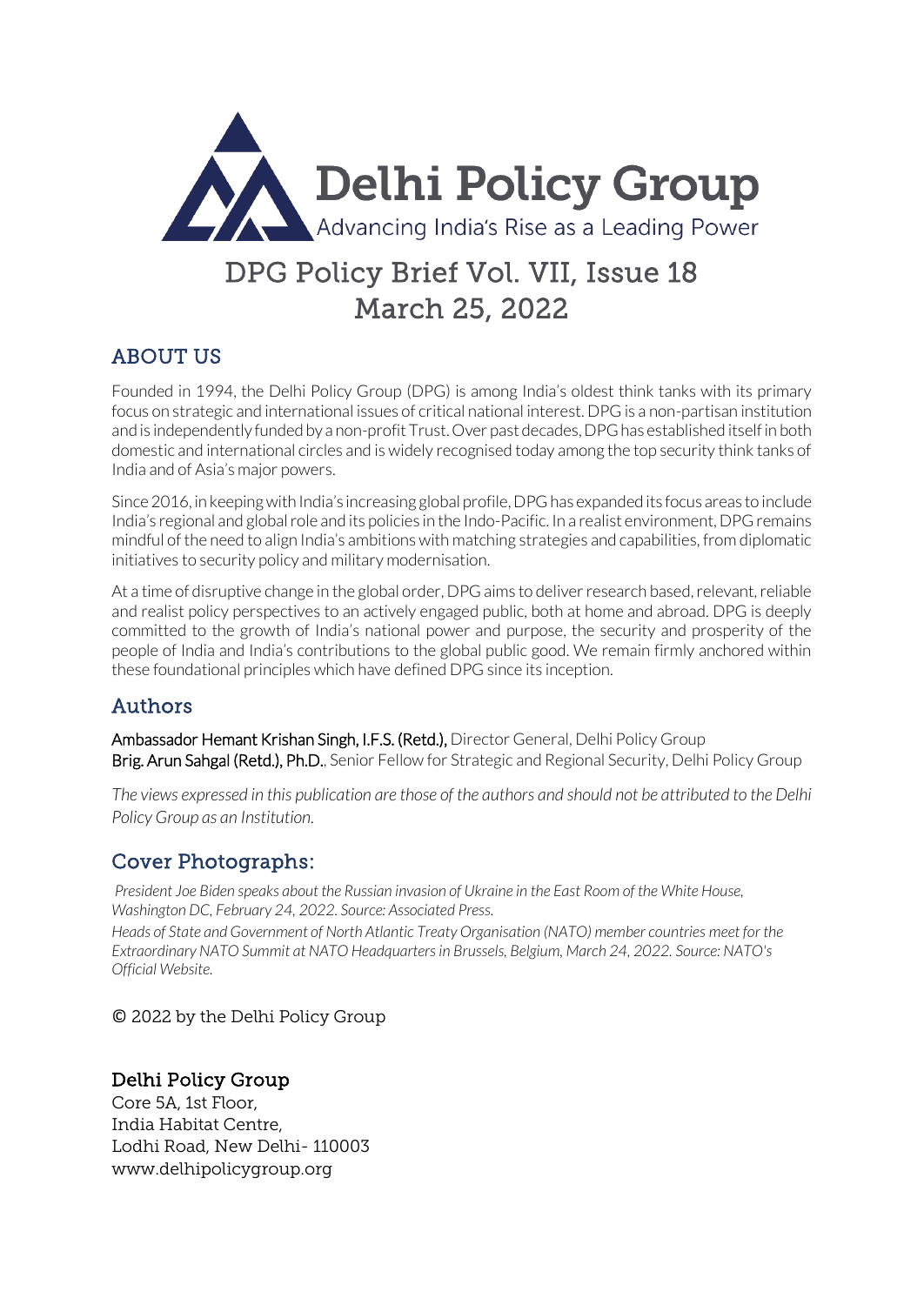## The West's Strategic Overreach and India's Options

 $by$ Hemant Krishan Singh and Arun Sahgal

## Contents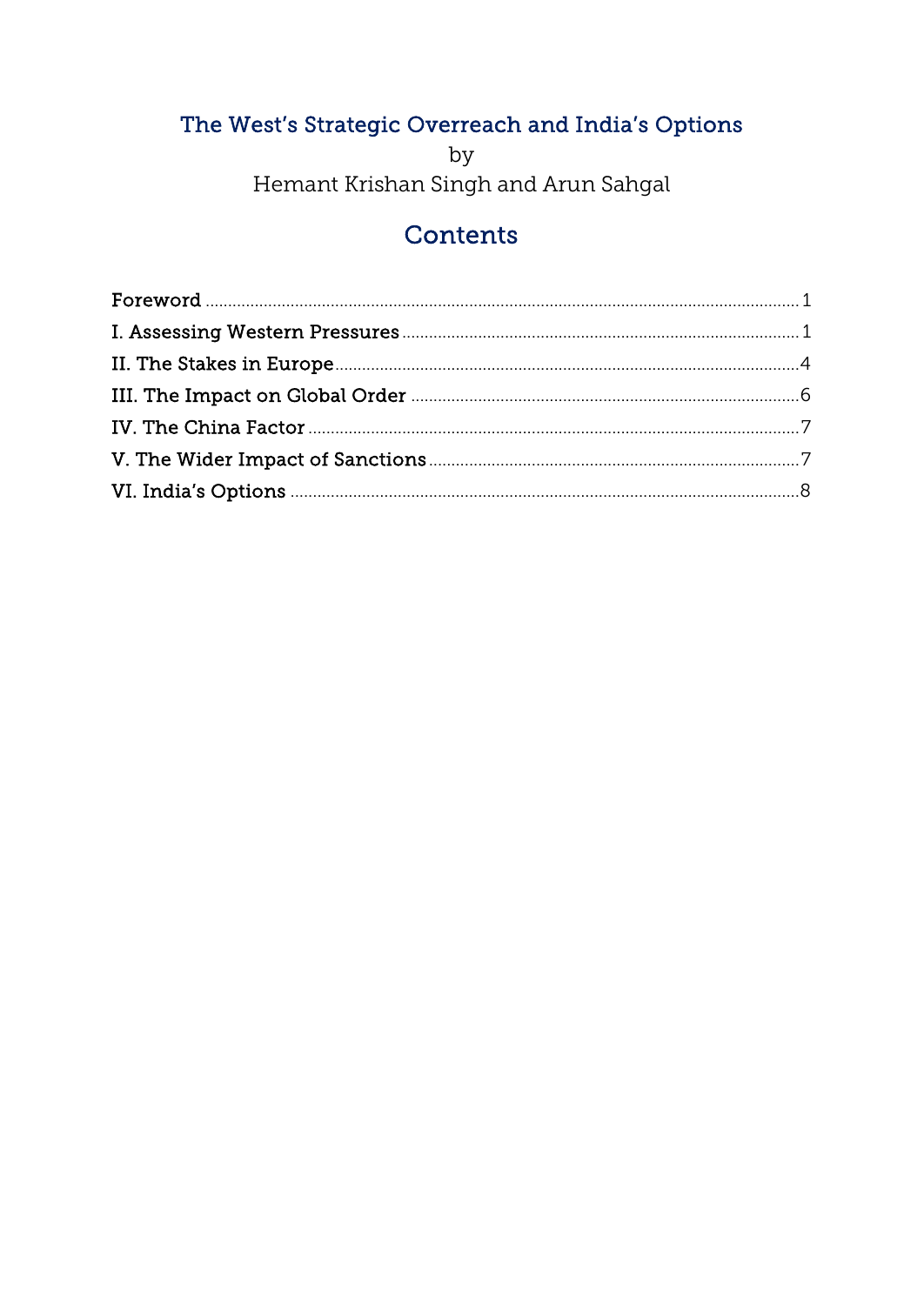

## The West's Strategic Overreach and India's Options

by Hemant Krishan Singh and Arun Sahgal

## <span id="page-3-0"></span>Foreword

The conflict over Ukraine has a complex history, going back to the aftermath of the Cold War and collapse of the former Soviet Union. The confrontation between the West<sup>1</sup> and Russia over a balanced European security architecture has persisted for three decades, and current developments mark a revival of hostilities that have been simmering since 2014. This "Made in Europe" crisis could and should have been avoided through a constructive dialogue on arrangements for mutual and equal security. The complete isolation and possible subjugation of Russia as a pariah state through scorched earth sanctions is likely to leave Europe scarred for decades. This paper is not intended to assess the merits of divergent claims and perspectives of the protagonists - the West and Russia. It also does not seek to elaborate on India's calibrated stance of nuanced concern, which has been clearly articulated in official statements, while outlining implications and policy options for India. For the present, the world will be best served by avoidance of conflict escalation, the cessation of hostilities, and efforts to ameliorate the humanitarian crisis in Ukraine.

#### <span id="page-3-1"></span>I. Assessing Western Pressures

When the urbane leader of Japan, a friendly nation with which India enjoys a "special strategic and global partnership", visits Delhi for a long delayed bilateral summit with a strident message on Ukraine, ignoring the host country's clearly articulated stance of nuanced concern, we know that India's strategic autonomy is facing an unprecedented challenge from Western<sup>2</sup> pressures.

India, of course, was not swayed, but this strenuous lobbying should lead us towards deeper reflection on the Cold War mentality that is again coming to prevail in the West: "you are for us or against us."

In the matter of a few weeks, a reunited and reprised West has seemingly shifted its goals from deterring Russia's invasion of Ukraine, to forcing regime change in Russia through unprecedented financial and trade sanctions, and lately to re-establishing the global dominance of the West based on its alliances

<sup>1</sup> <sup>1</sup> The US and its Allies, i.e., NATO countries, Japan and Australia.

<sup>2</sup> Ibid.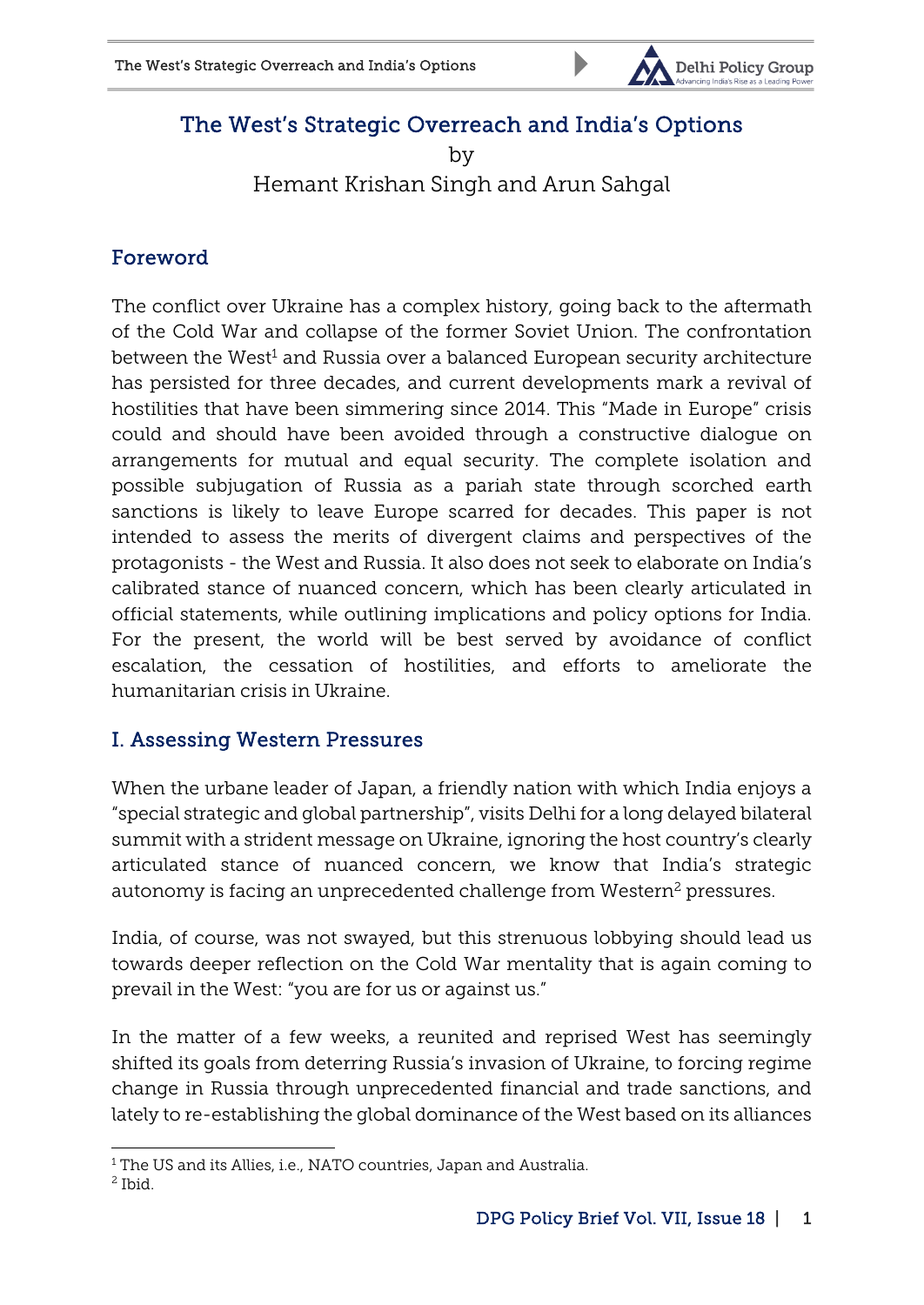

and financial power. Western thinkers have redefined this new objective in the following terms:

"Mr. Putin must pay  $-$  and be seen to pay  $-$  such a heavy price for his miscalculation that leaders around the world will think twice before taking on the U.S. and its global alliance system." 3

Others are making the case for going forward with the global domination of the West leveraging economic, financial and technological power.<sup>4</sup>

And yet more strident commentators are calling for the removal of Russian President Vladimir Putin from power and the "unconditional surrender" of Russia. With no meaningful diplomatic push for a cease fire, there appears to be a cynical interest in prolonging the war. As Niall Ferguson has argued, "the Biden administration is making a colossal mistake in thinking that it can protract the war in Ukraine, bleed Russia dry, topple Putin and signal to China to keep its hands off Taiwan." 5

However, let us be clear that what is being described as democratic countries uniting against unscrupulous authoritarians in defence of a righteous cause, is really the West signalling the primacy of its interests over all others.

It is now well recognised that the West's presumption of an "end of history" in 1991 proved to be misplaced: geopolitics still rules. Saner voices are pointing out that the realities of today are far more complex, and power dispersal far more widespread, than was the case during the Cold War. There is no doubt increasing concern about expansionist authoritarians, but equally a growing distrust of the US as an unpredictable and unreliable superpower.<sup>6</sup>

Nonetheless, signs are emerging that the West could be miscalculating again, from conflating the "international community" with the West, to defining "responsible leadership" as aligning with the West, and declaring anything else "unacceptable". From Ukraine to North Korea, hotspots are readily designated of "global concern" only when Western interests are involved. Ukraine's

<sup>1</sup> <sup>3</sup> Walter Russell Mead, "Putin's Failure Is Biden's Opportunity", The Wall Street Journal, March 17, 2022

<sup>4</sup> Greg Ip, "How the West Can Win a Global Power Struggle", The Wall Street Journal, March 18, 2022

<sup>5</sup> Niall Ferguson, "Putin Misunderstands History. So, Unfortunately, Does the U.S.", Bloomberg, March 22, 2022

<sup>6</sup> Pankaj Mishra, Bloomberg, "Why so many countries want to sit out the new Cold War", Japan Times, March 16, 2022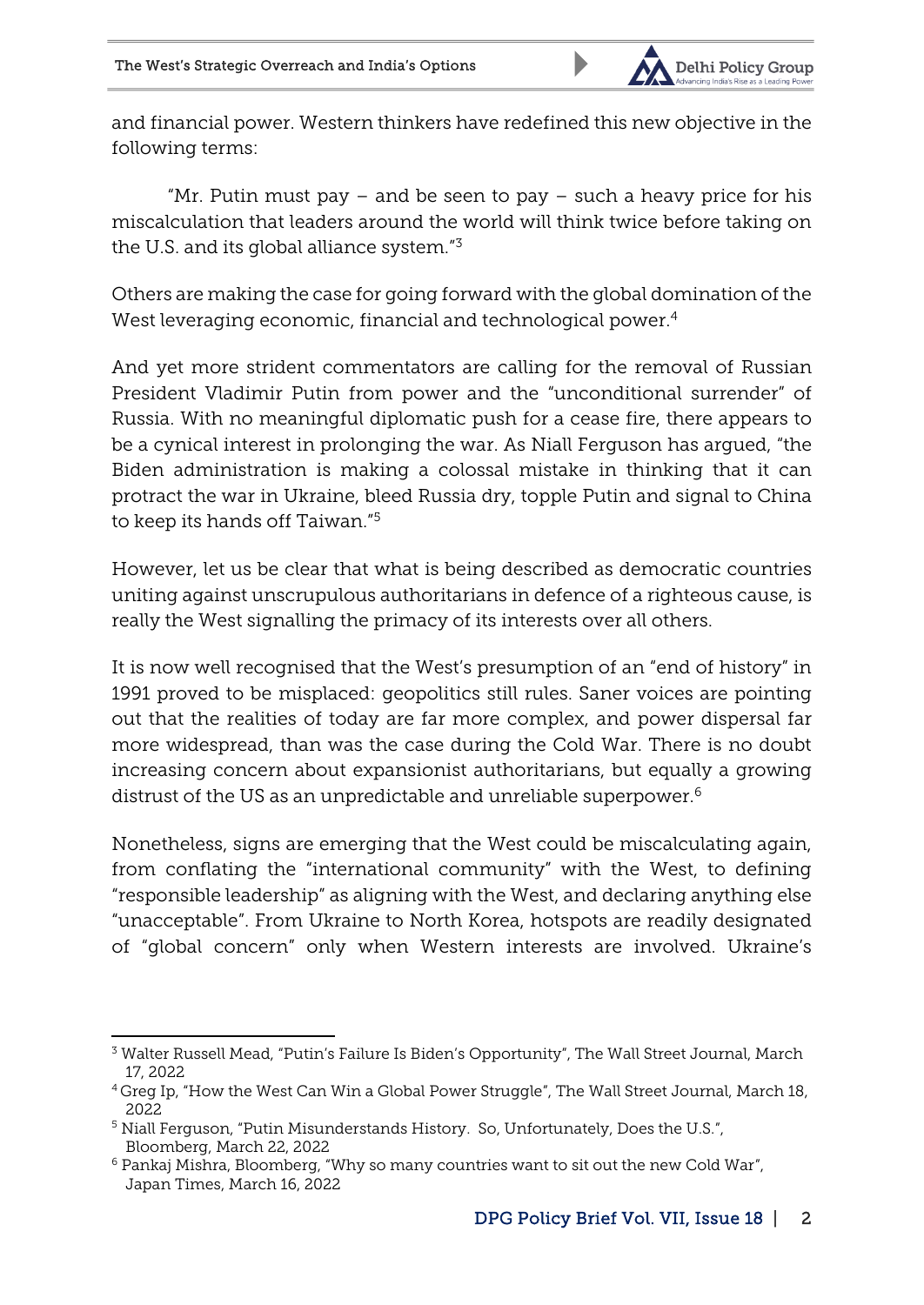

sovereign right to seek NATO and EU membership is vigorously championed, but other nations are denied any option other than siding with the West.

Is the West really misreading the tea leaves and overestimating its power to shape and subordinate the rest of the world?<sup>7</sup> Put another way, is this a pivotal strengthening moment for the West that will help impose its unipolar rule over the rest of the world, or is this the start of the isolation of the West? That is a question for the West to ponder.

It is of particular importance how this recent trend towards reviving the global pre-eminence of the West will be perceived in Asia, which lies at the heart of global power rebalancing and increasing multipolarity. As far as the dispersal of economic power goes, measured through IMF figures, Asia already comprises 38.7% of world GDP, North America 28.2% and Europe 24.8%. Asia's major and emerging economies, led by China and India, contribute the largest share of incremental annual global economic growth.

From India's perspective, Asia does not need either a liberal imperium with neo-colonial overtones, or an authoritarian one.

The US has shown that it can leverage power in the Euro-Atlantic, but will need to credibly uphold a similar commitment as a Indo-Pacific power. It must not recede into the background as an offshore balancer in Asia.

Over the past year, it has also become customary in the US to project the resurgence of geopolitics as a contest between democracy and authoritarianism. This obscures the fact that the real driver of great power competition is the struggle for primacy, both regional and global. Governance systems, which are in any case an attribute of sovereignty, have little to do with statecraft; what matters most is self-interest.

From a well-established realist perspective, it is in the very nature of great powers to try and shape world order in their image, aggrandise their influence and interests, pursue power politics, resort to unilateralism and coercion whenever expedient, and seek domination through alliances and spheres of influence. US-China and US-Russia equations are no different. The outlook of the West, or of China and Russia, is no different. This is not a global contest of virtue; it is a power struggle for domination.

Another staple of Western discourse today is the pretence to global leadership on "values". It is simply wrong to assume that the West is the sole custodian of

1 7 Ibid.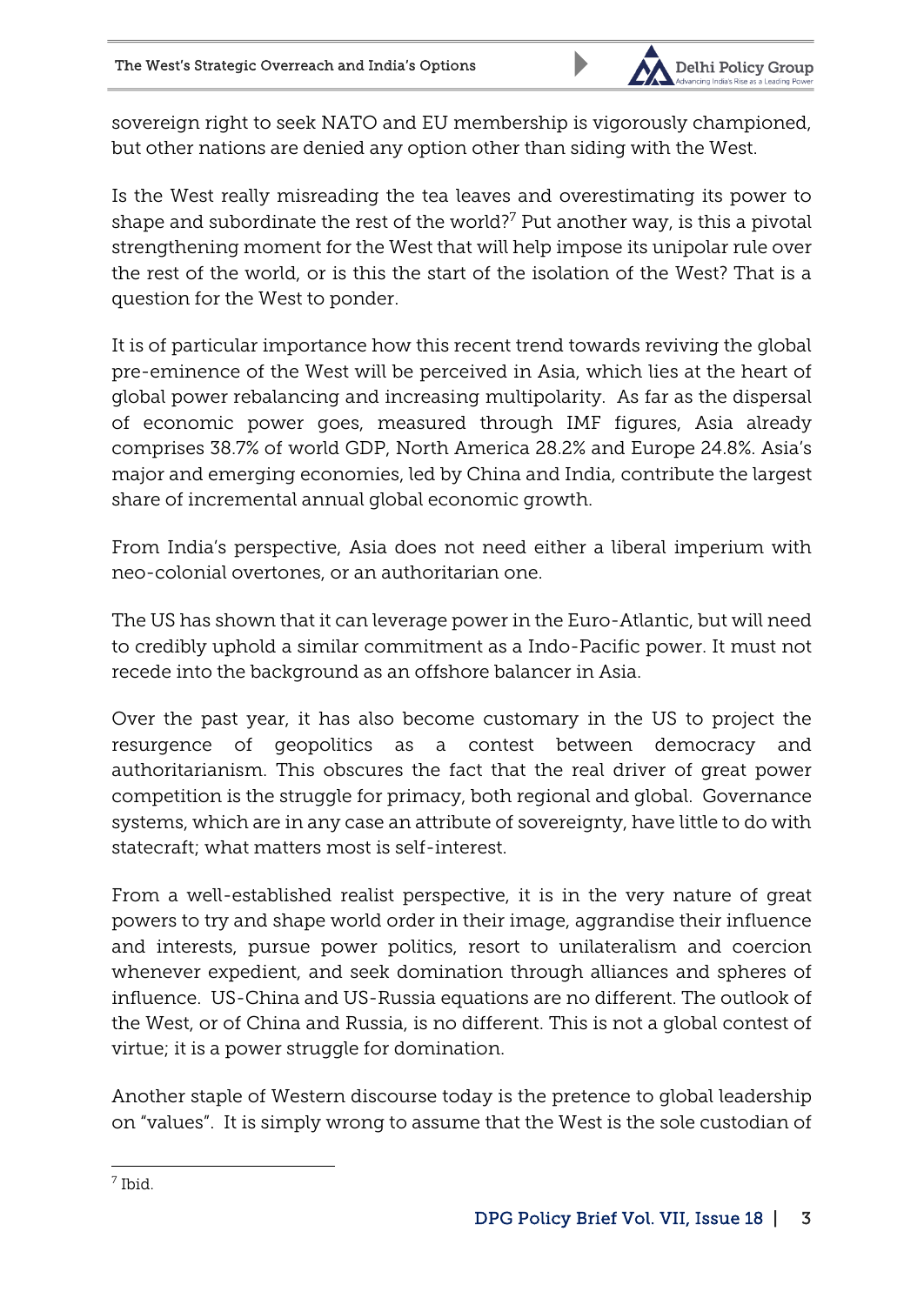

democracy or has a monopoly over civilisational values; Asia is home to its own ancient wisdom and civilisations. The historical record of the last 30 years clearly indicates that attempts at imposing Western values across the globe have invariably failed and ended in disaster for the countries where the West has intervened. And the West's own record of living by its values is not great, as evidenced by its opportunistic dalliance with authoritarian states, including Communist China, over the past half century.

So where does this leave world order? First, the intensity of geopolitical contestation has escalated to unprecedented levels, and the tendency to use unrestrained power to achieve national objectives has been re-established in both Europe and Asia. Europe is headed for a prolonged period of hostility, instability and insecurity, not to talk of the risk of conflict escalation. There is confused and incoherent thinking about long term consequences. Second, in terms of geo-economics, it is clear that most of the world will be a loser from the conflict, and there is growing concern about the impact of unprecedented Western sanctions on the world economy. A perfect economic storm is in the offing, with the growing possibility of stagflation in developed economies and significant markdowns in world GDP. The severity of sanctions imposed on Russia will also serve as a wake up call for nations to find alternative avenues for ensuring national economic security, including by moving away from the US dollar and Western-led financial frameworks.

This is a good moment to assess where India's interests as an independent power with an autonomous strategic capability really lie. India has been steadfast in its commitment to upholding multipolar stability and an equitable order, in Asia and globally, based on openness and cooperation, not dominance. The cornerstones of India's engagement with other nations are mutual respect, mutual sensitivity and mutual interest. Self-serving and unilateralist demands from the West that India should forgo its own vital interests run counter to these well-considered principles.

## <span id="page-6-0"></span>II. The Stakes in Europe

The emerging scenarios in the European conflict theatre need to be carefully gleaned from the rampant propaganda and disinformation campaigns that are accompanying the fog of war.

As Ukraine continues to be ravaged by incessant Russian military attacks and missile strikes, this conflict is rapidly evolving into a proxy contest between the Euro-Atlantic allies and Russia.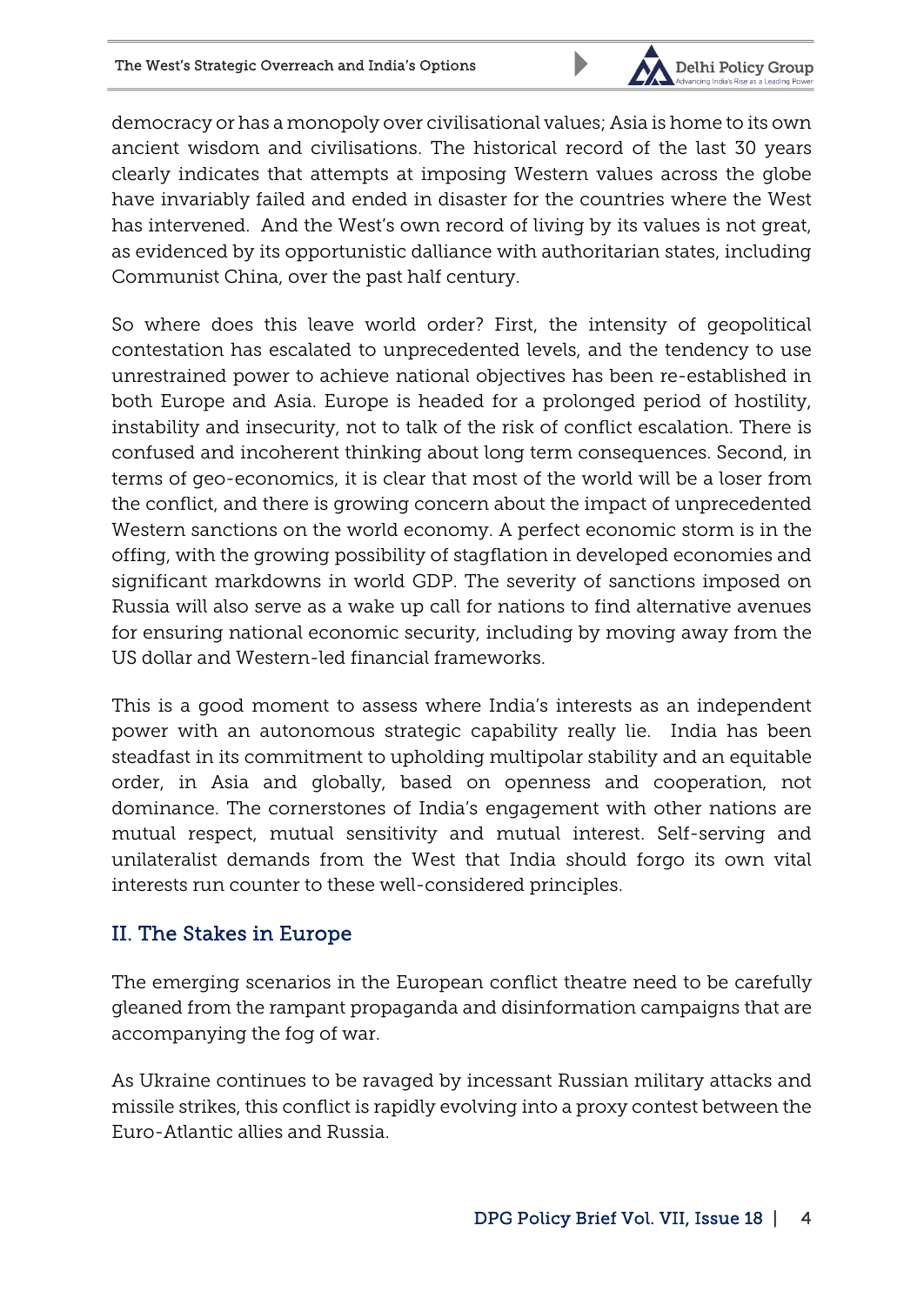

Every effort is being made by the US and NATO to pump in materiel and supplies into Ukraine, strengthen alliance members in Eastern Europe, and keep the fires burning to ensure that any settlement can only be based on terms acceptable to the West. This, for the NATO allies, essentially means a militarily chastened and economically degraded Russia which is too weak and internally dislocated to pose any credible threat.

For Russia, opposition to the eastward expansion of NATO and insistence on Ukrainian neutrality are clearly defined red lines, for which it is willing to use massive force.

In the prevailing military confrontation, what is of uppermost concern, apart from the need for an early end to the conflict, is the end state which the two protagonists are seeking.

For the US and its allies, a debilitated Russia with seriously diminished military power would imply victory in restraining Russian aspirations in the medium term. In such a scenario, leveraging economic sanctions to undermine Russia's capability is an imperative.

The second scenario revolves around Ukraine's acceptance of terms largely defined by Russia, which could include giving up its NATO ambitions and reaching some accommodation on the future of the Donbas region and Crimea, in return for a cessation of hostilities and pullback of Russian military forces.

The third, and most perilous, scenario is the escalation of the conflict owing to growing NATO assertions through weapon supplies to Ukraine and a military build-up in the NATO States on its periphery, which Russia may deem unacceptable and may result in a massive counter response.

The main outcome of any of these probable scenarios will be America's longterm entrapment in the European conflict, necessitating a continued focus on Europe to the detriment of efforts to counter China's attempts to dominate Asia and the Indo-Pacific.

A second outcome could be the complete marginalisation and isolation of Russia, leaving the US and China as the prevailing great powers.

The third could be the prospect of regime collapse in Russia, and the eviction of Putin from power. Here, the reality is that in recent experience no nation has faced such a collapse owing to crippling Western sanctions. Iran, and even Russia since 2014, are prime examples. If at all, the reverse is true. History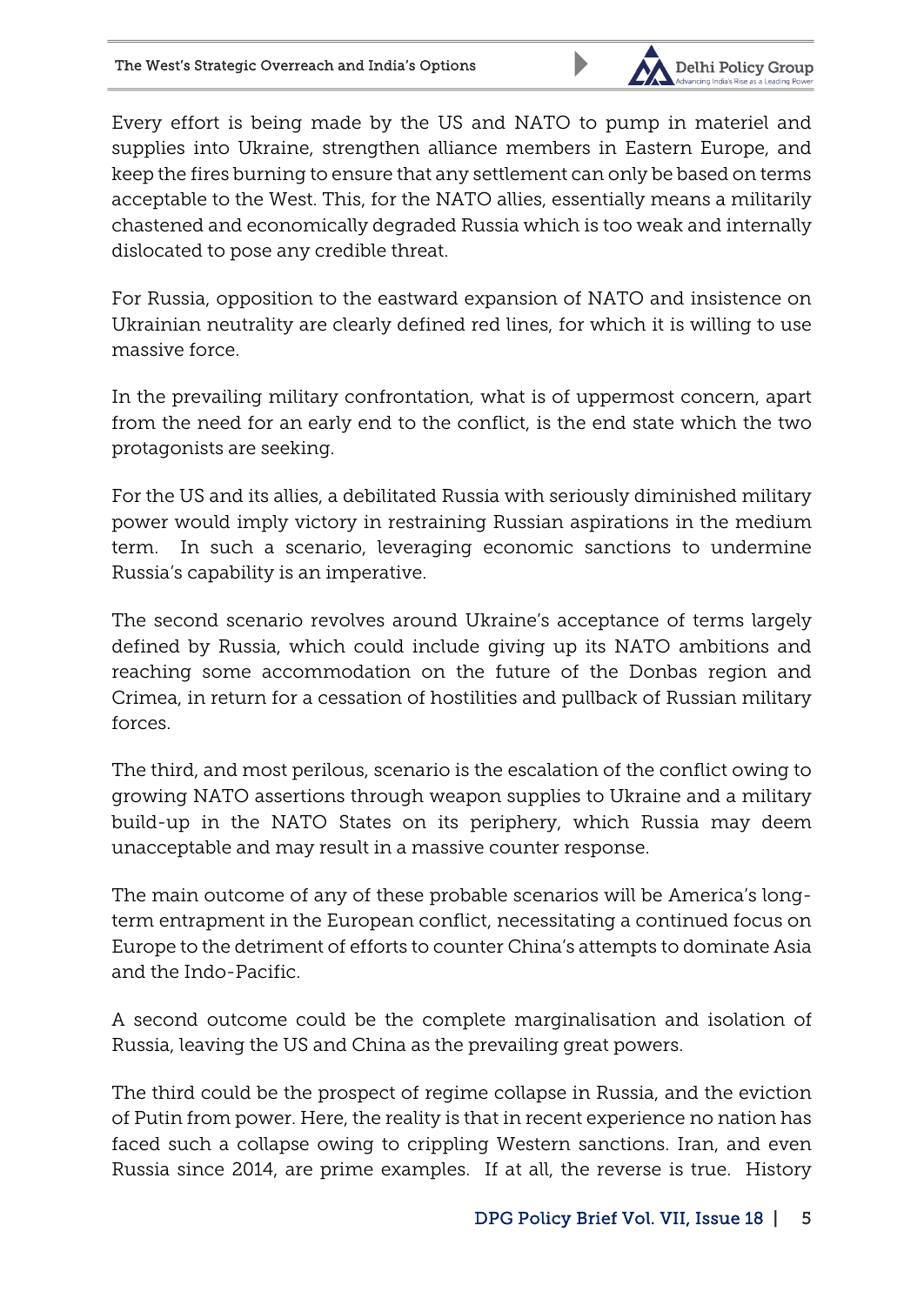

indicates that during a period of extreme distress, nations tend to rally around the leader and to strengthen nationalist resolve.

Lastly, it has to be borne in mind that Russia is a credible nuclear power, with a doctrine of "escalate to de-escalate", which specifically provides for the use of nuclear weapons when justified in the face of external aggression. This has been underscored by President Putin's assertion that direct NATO involvement "will result in horrible consequences to any aggressor", in a veiled threat of resorting to the use of nuclear weapons and the breakdown of strategic deterrence. This is the main reason why the Biden administration has ruled out NATO's direct involvement over concerns that any such intervention could result in the Third World War.

Thus, apart from maintaining a continuous supply of weapons and resources to Ukraine, and imposing crippling sanctions, the West has no other viable card to shape Russian behaviour. This is the reason behind concerted efforts by the US to generate a global discourse on the importance of rules-based order, and of national sovereignty and territorial integrity, which are seen to be under threat from an authoritarian leader. How far this campaign will resonate remains to be seen.

### <span id="page-8-0"></span>III. The Impact on Global Order

1

Based on a belief that the US strategy will succeed, President Biden has claimed that "there is going to be a new world order out there, and we've got to lead it. And we've got to unite the rest of the free world in doing it." $^8$ 

The consolidation of the US-led Euro-Atlantic power, together with the weaponisation of economic sanctions, is being perceived as a sign of the eventual pre-eminence of the West in shaping the power balance, both globally and in Asia.

The counter reality is that irrespective of the outcome in Europe, regional power rebalancing towards Asia will continue. If the war in Europe leads to a weakened Russia that is dependent on China, this will only encourage China to seek further expansion and absolute domination, from the Eurasian landmass to the Indo-Pacific maritime.

 $8$  Chidanand Rajghatta, "Indian experts point to Biden's silence on Chinese aggression", The Times of India, March 23, 2022 [https://timesofindia.indiatimes.com/india/indian-experts](https://timesofindia.indiatimes.com/india/indian-experts-point-to-bidens-silence-on-chinese-%252520aggression/articleshow/90385665.cms?utm_medium=referral&utm_campaign=iPadapp&utm_source=email)[point-to-bidens-silence-on-chinese-](https://timesofindia.indiatimes.com/india/indian-experts-point-to-bidens-silence-on-chinese-%252520aggression/articleshow/90385665.cms?utm_medium=referral&utm_campaign=iPadapp&utm_source=email)

[aggression/articleshow/90385665.cms?utm\\_medium=referral&utm\\_campaign=iPadapp&ut](https://timesofindia.indiatimes.com/india/indian-experts-point-to-bidens-silence-on-chinese-%252520aggression/articleshow/90385665.cms?utm_medium=referral&utm_campaign=iPadapp&utm_source=email) [m\\_source=email](https://timesofindia.indiatimes.com/india/indian-experts-point-to-bidens-silence-on-chinese-%252520aggression/articleshow/90385665.cms?utm_medium=referral&utm_campaign=iPadapp&utm_source=email)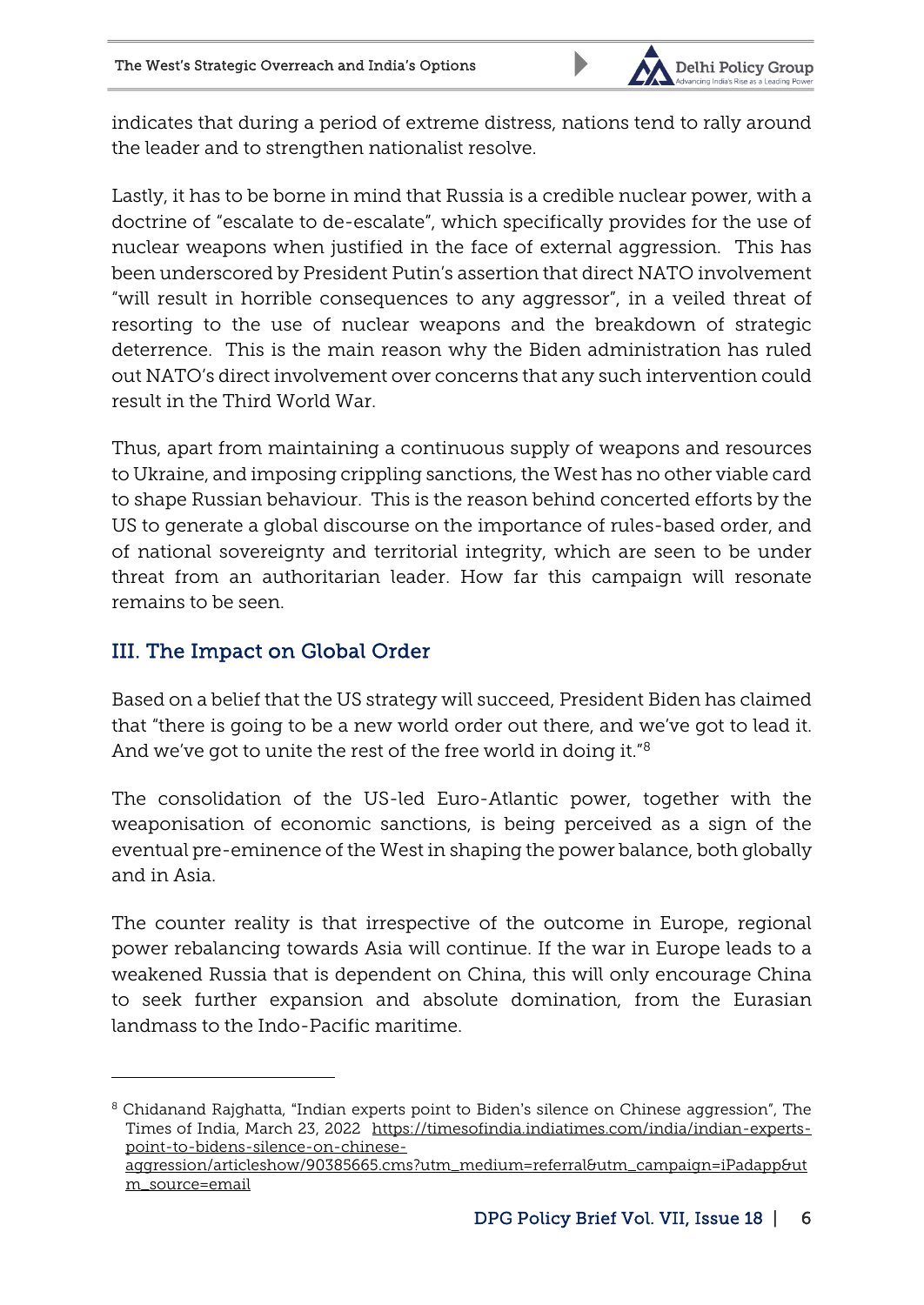

### <span id="page-9-0"></span>IV. The China Factor

There are two perspectives to the China factor: strategic and economic.

With US attention once again focused on Europe, China will get a free pass as it did during the years of American involvement in Iraq and Afghanistan, which allowed it to consolidate economic, military and technological power without facing any constraints for two decades. The result is on full display with China's expansionist and coercive assertions in Asia.

The heft of US power and influence in the Indo-Pacific remains largely based on in-theatre deployments. This raises serious concerns about the Indo-Pacific security balance, with the edifice of countervailing power and influence dictated mainly by the US military presence in East Asia and Indian military capabilities in the Indian Ocean and South Asia.

In the absence of any other major regional or global ally, China has looked upon Russia as a like-minded partner in the continental space of Eurasia, committed to countering US influence. In addition to power balancing, Russia is also a critical resource provider and strategic partner in co-developing Arctic routes, which are likely to be contested by the West sooner rather than later.

As great power rivalry intensifies, China will be concerned about its economic prospects and keeping SLOCs open for its trade in commerce. Despite coming under pressure during the recent Biden-Xi virtual meeting and the US threat of economic consequences for supporting Russia, there is little sign that China was moved by Biden's hectoring.

In the maritime domain and on SLOC security, China already enjoys the upper hand, with its non-contact AA/AD deployments on the mainland buttressed by rapidly growing naval capabilities and presence in the South China Sea.

Thus, unless there is a major US pivot towards a revitalised Indo-Pacific strategy, its ability to shape the great power narrative in Asia will be constrained. Having largely ceded influence in the Middle East, the US cannot afford a compromised posture in the Indo-Pacific.

#### <span id="page-9-1"></span>V. The Wider Impact of Sanctions

With the threat of Western sanctions having failed to deter the invasion of Ukraine, the imposed sanctions have become vectors of economic and technological attrition of Russia. From historical precedent, there is no predicting if sanctions will work or will lead to an even wider war, as was the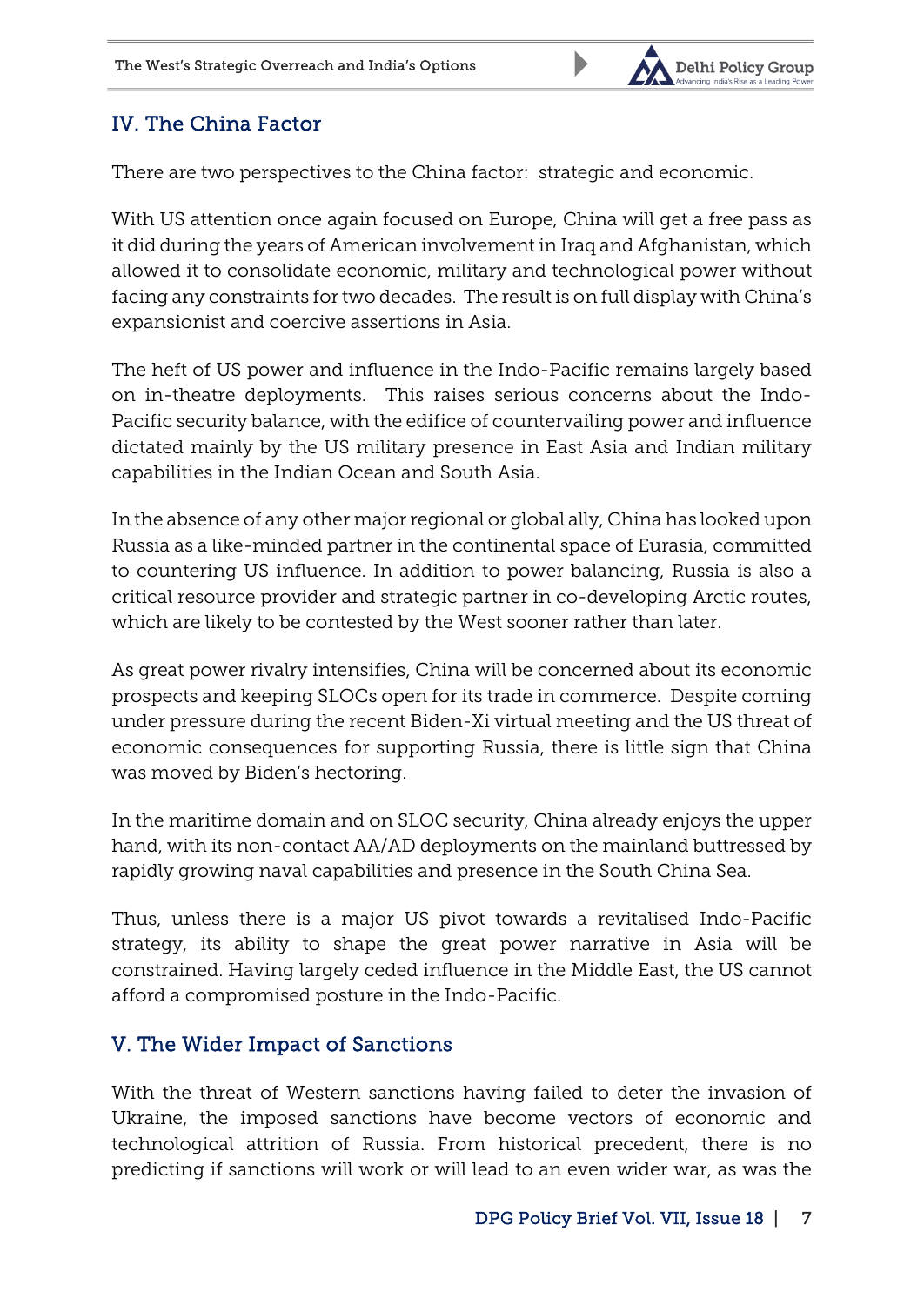

case in WW I and WW II. Economic isolation has rarely caused state capitulation; in fact, target countries generally tend to adopt riskier strategies and opt for escalatory responses. This is even more true for a resource rich and nuclear armed Russia<sup>9</sup>

In a world economy still struggling to recover from the devastation of the Covid-19 pandemic, there is mounting global concern about the adverse impact of the West's unprecedented financial and trade sanctions on Russia. Far beyond the devastation in the war zone, the world is likely to see chaos in oil markets, disruption in commodity supplies, galloping inflation, supply chain constraints, critical shortages of semiconductors, shipping bottlenecks and above all the breakdown of complex global financial interconnections.

That there will be additional collateral damage is certain: the global community is in effect being forced to share the burden of Western sanctions on Russia so that the West can prevail in Ukraine. There is a palpable lack of interest in bandwagoning with the West among post-colonial developing nations.<sup>10</sup> The divides in already dysfunctional multilateral fora are hardening, apex economic governance bodies like the G-20 are being jeopardised, and leading global institutions like the IMF are being steamrolled into serving Western interests over Ukraine.

With little appetite in other parts of the world for an entirely avoidable conflict, there are increasing overtones of this trend snowballing into a "West versus the Rest" situation.<sup>11</sup> Boycotts by Western countries of the G-20 summit later this year over the demand that Putin be barred from attending it will only accentuate this possibility. So will Biden's latest call for Russia to be expelled from the G-20, failing which for Ukraine to be invited as an observer to the summit Indonesia will host this fall.

## <span id="page-10-0"></span>VI. India's Options

Let us now turn to the geo-strategic landscape that India faces.

To begin with, India is not an adjunct or a surrogate, leave alone an ally, of the West. All manner of promises are being made to India at this juncture to join the West, but there is no indication in the distant or recent past that India can

1

<sup>9</sup> Erik Sand and Suzanne Freeman, "The Russian Sanctions Regime and the Risk of Catastrophic Success", *Warontherocks.com,* March 8, 2022 *https://warontherocks.com/2022/03/the-russian-sanctions-regime-and-the-risk-ofcatastrophic-success/*

<sup>&</sup>lt;sup>10</sup> Walter Russell Mead, "Sanctions on Russia Pit the West Against the Rest of the World", The Wall Street Journal, March 21, 2022

<sup>11</sup> Ibid.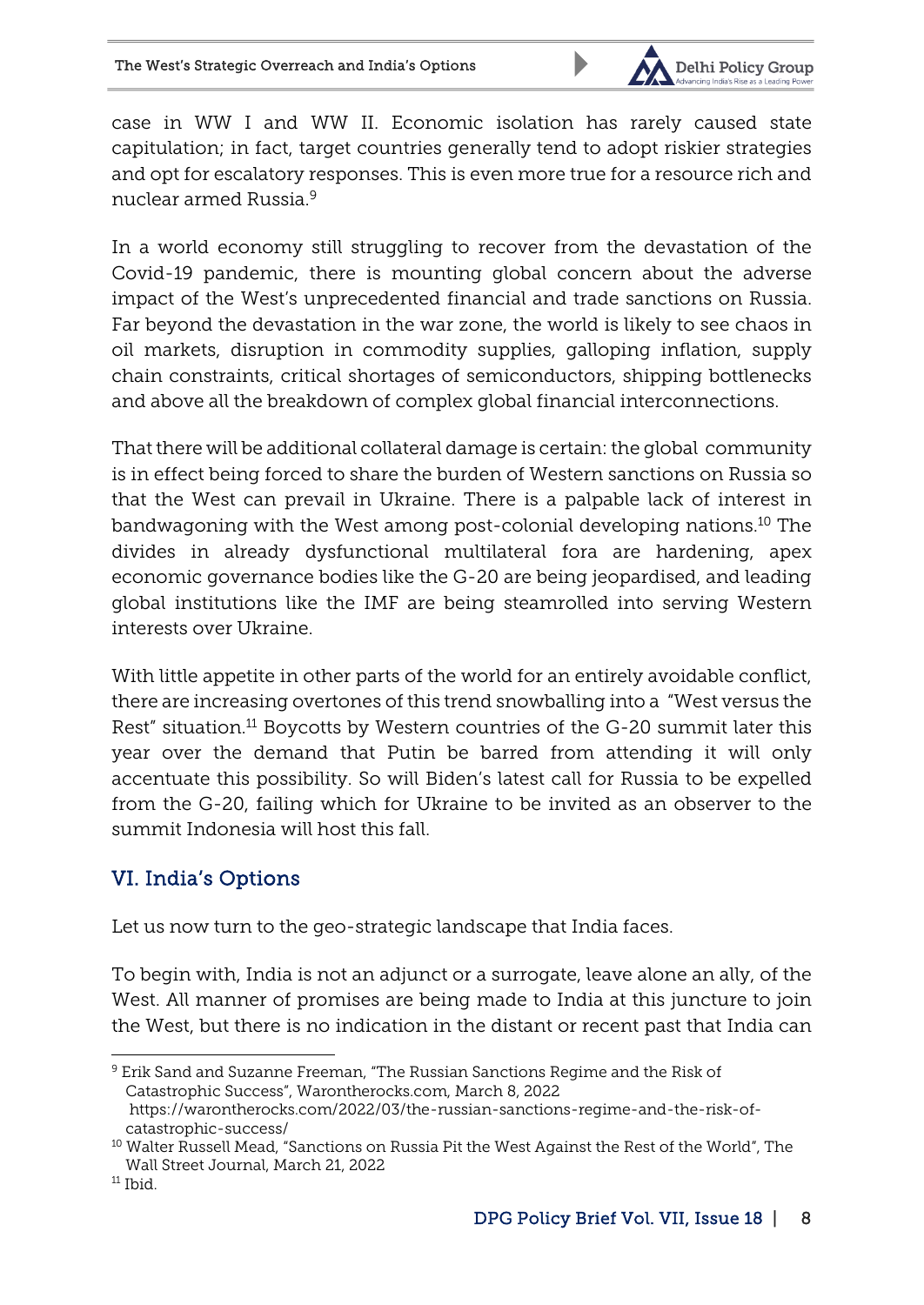

place much reliance on these promises when it comes to safeguarding core Indian interests. India must not give up the right to develop a diversity of strategic partnerships which has long been the hallmark of Indian diplomacy; foreign powers cannot dictate who our friends and adversaries will be.

India has come under pressure not just from the US but also its other Quad partners, Japan and Australia. The three allies in the Quad have repeatedly stated that the Quad is neither an alliance nor an Asian NATO – and yet India is expected to act in line with them. India has rightly resisted attempts to shift the focus of the Quad from the Indo-Pacific to the conflict in Europe.

That said, there is no question that India faces difficult choices in balancing its belief in normative order under international law, its geo-strategic interests, and its long-standing strategic autonomy. India's position in the Ukraine crisis has been to balance adherence to universal principles with India's strategic interests. This will continue.

As a still emerging major power, India needs to juggle its relationships with three great powers – the US, China and Russia. The three are also not evenly matched, and their triangular contest has in the past seen attempts at a US-China G-2, and more recently a China-Russia entente. A scenario in which the US remains embroiled in Europe, Russia fades and China gains, is obviously not in India's interest. There are further scenarios of concern in the event of a severely weakened Russia, including a revival of the US-China G-2 through accommodation of each other's regional and global interests.

India's primary interest lies in meeting the China challenge, in the backdrop of nearly two years of a border standoff and continued Chinese assertions. Thus, for India the centrality of threat mitigation in both continental and maritime domains is an imperative. It is this construct that drives the strategic convergence between India and the US in the Indo-Pacific, and with Russia in the continental domain. Growing China-Russia ties in turn drive stronger convergences between India and the US. In the case of India-Russia relations, broader issues of strategic balance are in play, not merely traditional ties or dependence on arms imports.

The critical challenge for both India and the US is to counter Chinese assertions in the Indo-Pacific, which also provides the rationale for India's commitment to the Quad. If the US takes its eyes off the Indo-Pacific, this will encourage China to seek further expansion and domination of the Indo-Pacific maritime space, as well as continued assertions along the disputed Line of Actual Control.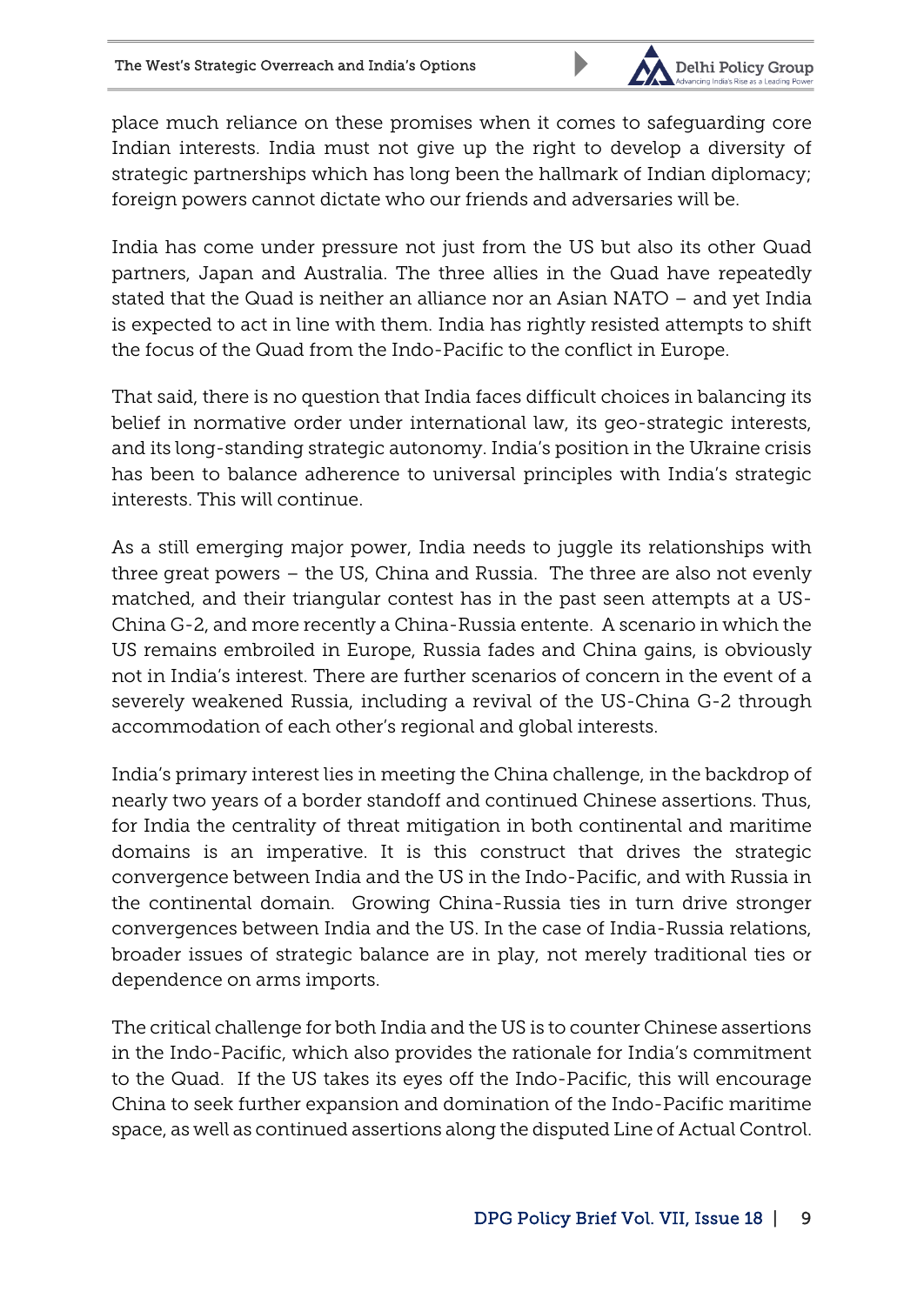

Thus, from the Indian perspective, the India-US strategic partnership is all about regional balancing to maintain a rules-based order in the Indo-Pacific. India is acutely aware that the focus of US military power is centred around the Western Pacific, in concert with its regional allies. The US lacks the military heft in terms of resources for power projection in the Indian Ocean. This makes it necessary for India as a standalone power to focus harder upon internal balancing in terms of acquiring weapons systems and platforms that provide a multiplier effect to Indian capabilities. In obtaining niche technologies and advanced weapons systems, India increasingly looks upon the US as its most consequential partner. The question is whether the US will deliver.

The external balancing comfort that India can derive in the Eurasian continental space from a weakened Russia may diminish, but the importance of the India-US strategic partnership in the Indo-Pacific maritime will only increase.

Finally, the current strategic dilemma faced by India has once again highlighted that in the long term, India's policy of strategic autonomy demands freedom from arms imports by developing an indigenous defence industrial complex and speeding up research in emerging technologies. India has no option but to set up time-specific goals for capability and technology enhancement. The ongoing conflict in Ukraine provides us with a fair idea about the capabilities and shortcomings of modern weapons systems, as well as the role of asymmetric capabilities. India will also need to derive lessons on information warfare, which has played an important role in this conflict. The pursuit of Aatmanirbhar Bharat<sup>12</sup> in the defence field should become India's allof-government priority.

\*\*\*

1

<sup>12</sup> Aatmanirbhar Bharat, or "Self-reliant India", is an ongoing policy campaign of the Government of India.